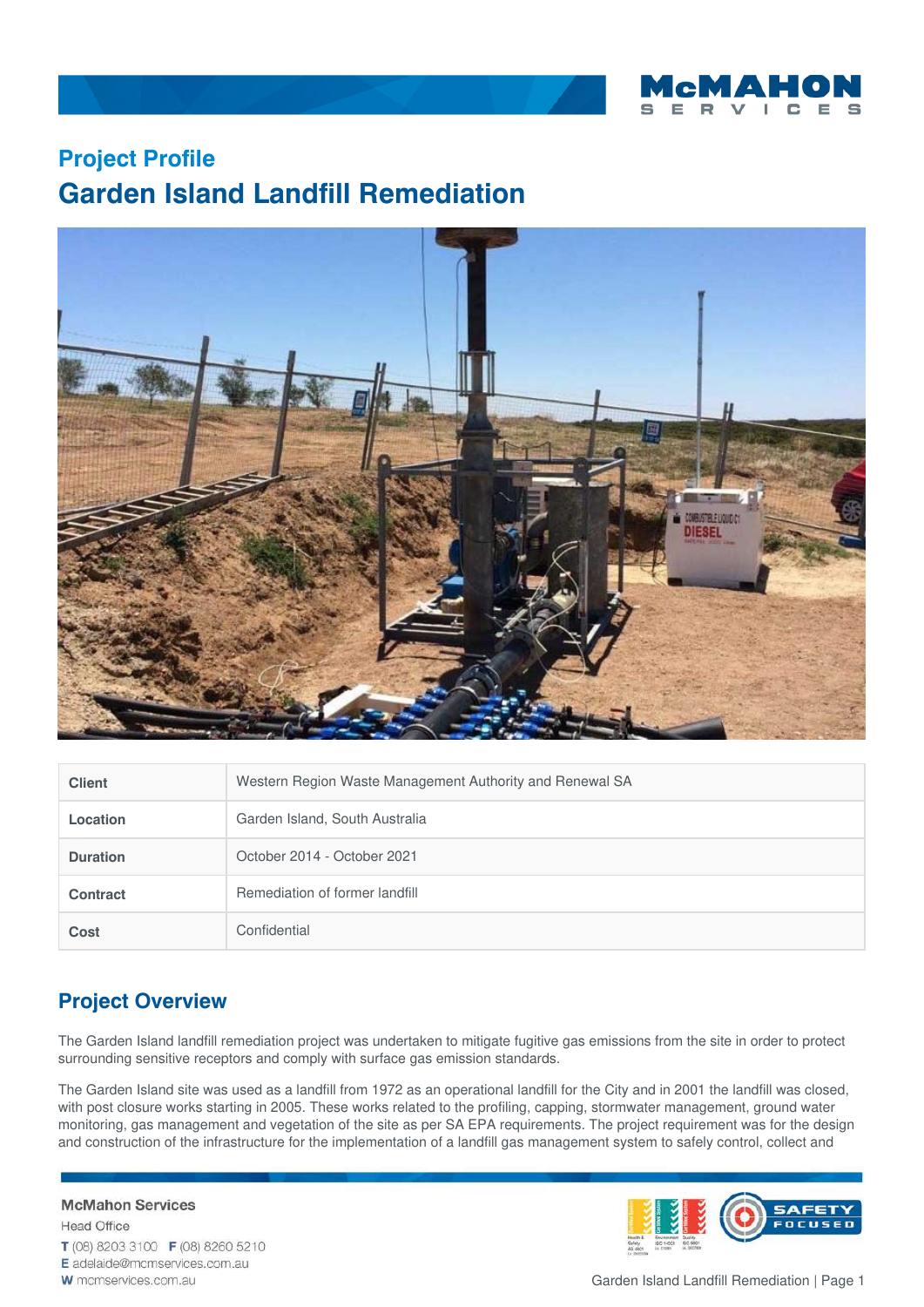

dispose of landfill gas emissions generated by the landfill remained. The sites landfill management plan required control at only site perimeter locations, as the landfill cap had been found to effectively control surface emissions.

### **Therefore the project scope involved the following:**

- Design, construction and operation of a staged extraction and flaring system to test the LFG collection and flare requirements, including installing gas collection wells and collection infrastructure to determine feasibility of a permanent LFG flare system;
- $_2$  Undertake the necessary modifications to the initial system and / or surface treatment of the perimeter to achieve performance objectives;
- $_>$  Installation of additional LFG wells within the landfill to supply supplemental gas of higher methane content for combustion of LFG from the perimeter system;
- Design and construct associated leachate and condensate management infrastructure as required;
- $\rightarrow$  Installation of amenities and connection to services as required;
- Annual operation and maintenance of the gas collection and flare system for the contract period;
- Decommission all LFG collection and flare system infrastructure and remove of all above ground infrastructure on close of the contract.

To date the first phase of the project has been completed. This has been a great success due to a number of very innovative approaches to mitigate many of the issues that were faced on the landfill site.

#### **These issues included the following:**

- > Lateral migration of gas into sensitive off-site receptors;
- > Edge of landfill historic construction was permeable at the tidal zone;
- > Edge and boundary of site comprising of C&D material, much of it very large pieces of concrete;
- > Shallow depth to groundwater;
- Important infrastructure located on the site, being the main 275kV power supply for Adelaide;
- $>$  Surrounded by a sensitive marine waterway, home to dolphins and other marine life.

There were numerous innovations used to meet the project objectives, some of these have never been undertaken in Australia before, and were a high risk approach for the McMahon Services team.

### **The major innovations included the following:**

- $_{\rm >}$  Landfill boundary reinstatement works Areas of the landfill perimeter bund required surface improvement by undertaking earthworks and use of a novel composted mulch layer termed an 'Ecoblanket'. The Ecoblanket was applied to a steep batter in order to control erosion from wind and rain, as well as providing a medium in which vegetation can establish and allow microbes to function to oxidise methane;
- $>$  Innovative perimeter gas control The most effective landfill perimeter gas control method currently used in the UK was implemented in Australia. By using the pin well method, not only was time and cost minimised, but environmental issues associated with excavating waste such as leachate and odour are removed. This method provided a simple and effective long term solution that effectively reduced the off-site migration of landfill gas, which was considerable in the C&D material located on the landfill edges;
- Remote monitoring Telemetry within the flare provides real time data, and alerts operators of shut downs and other potential issues, coupled with our 24 hour response team, this reduced prolonged periods of inactivity;  $\mathbf{\Sigma}$
- 24 hour emergency response team We have a 24 hour response team that responded to all equipment failures. This assured out client that the performance criteria was achieved;
- $_{\rm >}$  Flare with low calorific capacity Use of a genuine low calorific flare is critical when dealing with landfill gas generated from older landfills, where it is known that gas quality is going to be low. Use of these types of flares provides longer term benefits and greater process control.

The project to date has been a great success. The system is now fully developed including the installation of a permanent flare, and the ongoing monitoring and management of the system. All stakeholders in the project including four member Councils, Renewal SA (State government), SA EPA and landfill experts Tonkin Consulting, are pleased with the success of the project to date.

**McMahon Services Head Office** T (08) 8203 3100 F (08) 8260 5210 E adelaide@mcmservices.com.au W mcmservices.com.au